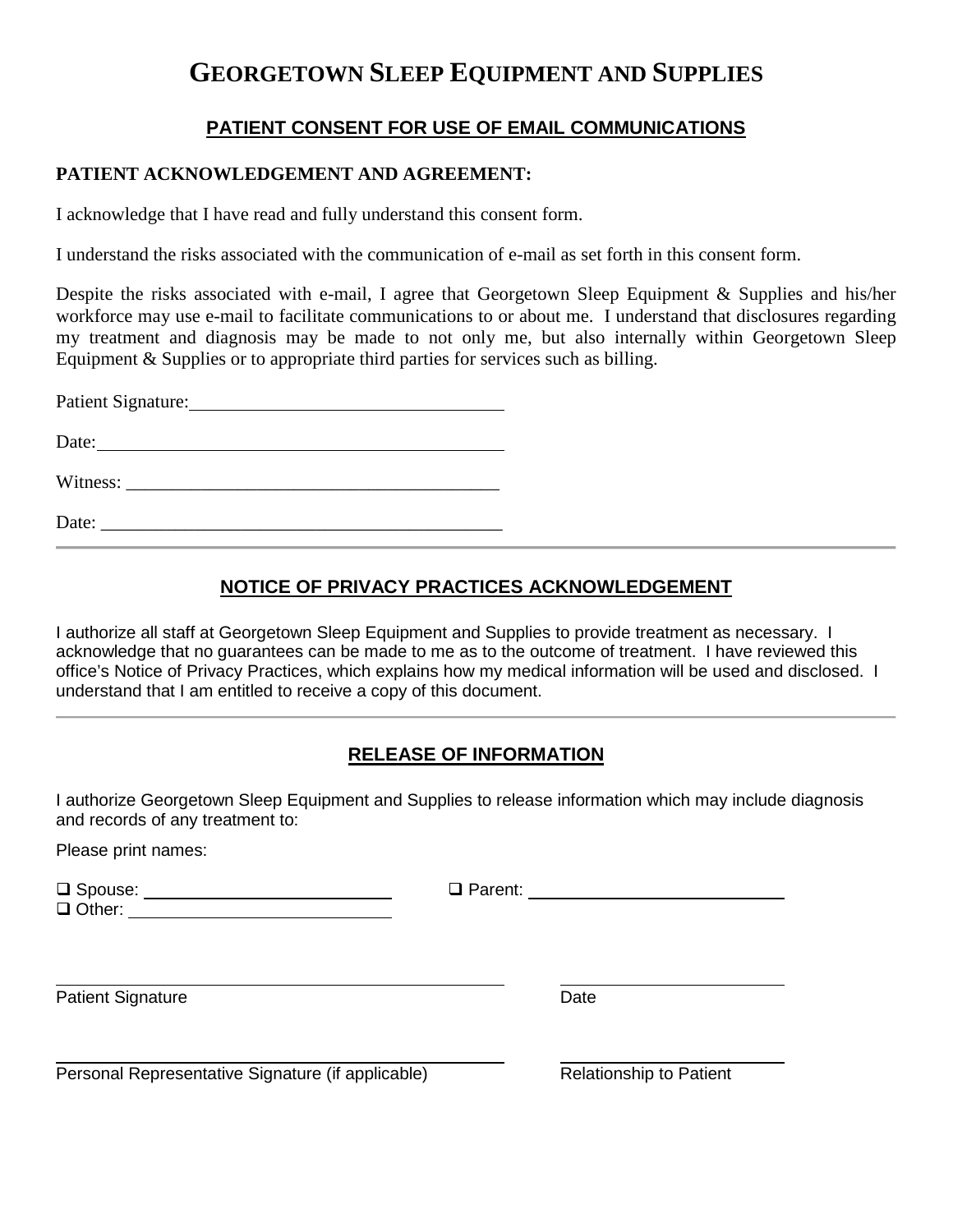# **Financial Policy-Georgetown Sleep Center, PA**

We require payment at the time an order is placed and products purchased. We will accept personal checks, cash, VISA, MasterCard, American Express, and Discover. Our company accepts most major insurance carriers and we will file your claim with your insurance company. We strongly believe that the best approach to successful treatment include product and services of quality and a friendly, mutual understanding between the doctor, DME and patient. We therefore invite you to discuss with us any questions you may have regarding our services, products and fees. If you anticipate problems with your insurance coverage or personal payment, you are encouraged to contact our DME Manager or Business/Billing Office at (512) 637-2002. The earlier we know of a potential problem, the better we are able to develop suitable options for both you and the practice.

#### **Payment Options:**

**Private Pay/ Uninsured Patients:** We strive to provide quality care for those in our community that do not have access to affordable health care coverage. Payment is expected at the time products are dispensed or ordered. Therefore, our Self Pay Patients may receive a discounted fee at the time of check out. If prior approval has been received from our office staff, payment arrangements for extended services may be accepted depending on the cost of the services.

**Insured Patients:** You must provide a current copy of your insurance card to the receptionist at the time products are ordered or dispensed. You must pay all deductibles, copayments, and co-insurances in full at the date of service and when you receive a statement. You may choose to pay with cash, check, or credit card. Georgetown Sleep Equipment and Supplies, LP will file your insurance claim with your carrier. Although we may estimate the portion your insurance may pay, it is the insurance company that makes the final determination of eligibility and payment. Insurance is a contract between you and your insurance company. Per your insurance contract, it is your obligation to pay those charges not covered by your insurance company.

#### **Monthly Statement:**

If you have a balance on your account, we will send you a monthly statement. All balances are expected to be paid in full upon receipt of the statement. Payments not received within 20 business days of receipt of this statement are considered past due and could be subject to late fees as well as collection activity. If you have a credit on your account, it is the patient's responsibility to request the refund on their account. Any refund balance left in the account after six months could forfeit a \$30 administrative fee for processing. Please request refunds after receiving a final statement from your insurance Plan.

#### **Returned Checks:**

There will be a returned check fee of \$20.00 for checks returned by the bank. If a returned check is received on your account, you will be required to pay all fees associated with this check in cash prior to making a new appointment. Future visits will need to be paid in cash. All returned checks left unpaid after 10 days of receipt of the check may be sent to the Williamson County Check Division.

#### **Past Due Accounts:**

If your account becomes past due, we will take the necessary steps to collect this debt. Payments not received within 15 business days of receipt of a statement are considered past due and could be subject to late fees. These accounts will receive a past due letter and are subject to collection activity. This includes account review for collection agency follow-up and reporting. If your account is sent to an outside collection agency, you may be subject to agency fees and penalties.

#### **Workers Compensation/Personal Injury:**

We do not accept Worker's Compensation or Personal Injury cases nor do we bill attorneys for medical services. Any services performed in relation to a personal injury case will be considered self-pay and payment will be required at the time services are rendered.

#### **Medicaid and Medicare:**

We do not accept or file Medicaid or Medicare claims primary or secondary. We do not dispense product to Medicaid or Medicare beneficiaries.

**Initial**

#### **Additional Services:**

Please be aware that there may be fees for additional services such as medical records, depositions, or special forms or letters. Please check with the Manager for specific fees for additional services.

**Any disputes of your account should be done in writing within 30 days of the receipt of your statement. Your dispute will be addressed immediately and you will be notified of the outcome within 30 days of the receipt of your dispute.**

Patient's Signature **Date** Date of **Patient's** Signature **Date** 

 **\_\_\_\_\_ \_\_\_\_\_\_\_\_\_\_\_\_\_\_\_\_\_\_\_\_\_\_\_\_\_\_\_\_\_\_\_\_**

This is an agreement between Georgetown Sleep Equipment and Supplies, LP and the Patient named on this form. By executing this agreement, you (the Patient/Guarantor) are agreeing to pay for all products dispensed. Please understand that insurance coverage is not a guarantee of benefits and does not release you from any financial obligation to pay for products rendered by Georgetown Sleep Equipment and Supplies, LP

**James E. Curlee, Jr. DO, owns and operates Georgetown Sleep Center, PA and Georgetown Sleep Equipment & Supplies, LP**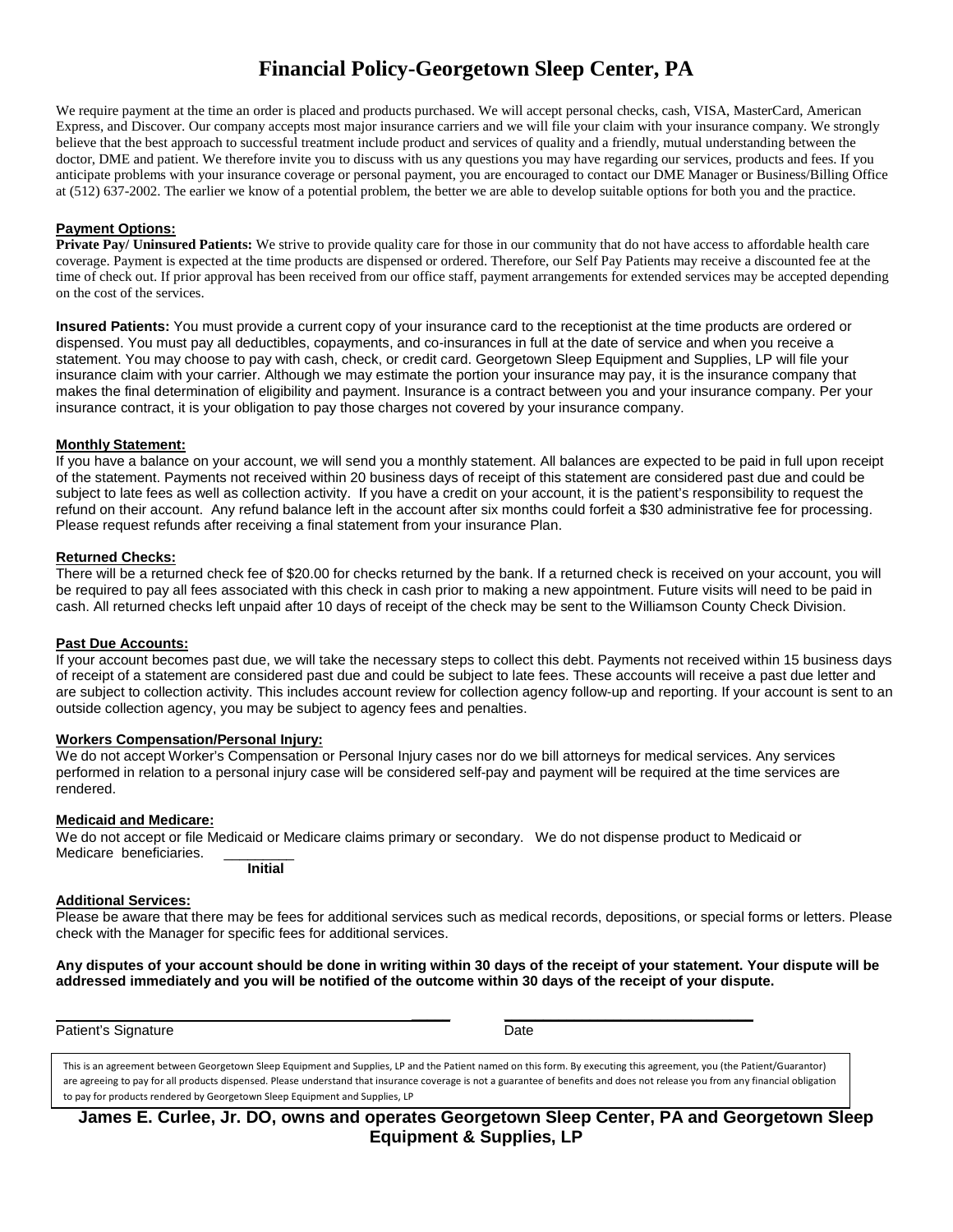### **ELECTRONIC MAIL INFORMED CONSENT FORM**

Many patients prefer the convenience of electronic mail ("e-mail") to other forms of communication. Georgetown Sleep Equipment & Supplies offers patients the opportunity to communicate by e-mail. Georgetown Sleep Equipment & Supplies will follow the practice's Electronic Mail Policy (see p. 108 of this Manual). As provided in that policy, patients will be required to meet face-to-face with the physician at his/her discretion.

- **Patient Treatment and Diagnosis:** No emails containing Patient Treatment and Diagnosis will be emailed to the patient. All outside communication regarding Patient Treatment and Diagnosis will be physically mailed, or added to the secure link provided through the Electronic Health Record.
- **Disclosures within Georgetown Sleep Equipment & Supplies Office:** Georgetown Sleep Equipment & Supplies may forward or send e-mails internally to workforce members as necessary for diagnosis and treatment.
- **Patient Scheduling:** Georgetown Sleep Equipment & Supplies may email scheduling information to the patient if asked.

Although Georgetown Sleep Equipment & Supplies acknowledges the conveniences of e-mail, transmitting patient information by e-mail has a number of risks that you should seriously consider prior to using e-mail. These risks include, but are not limited to, the following:

- E-mail can be circulated, forwarded, and stored in numerous paper and electronic files.
- E-mail can be immediately broadcast worldwide and be received by many intended and unintended recipients.
- E-mail senders can easily send an e-mail to the wrong address.
- E-mail is easier to falsify than handwritten or signed documents.
- Backup copies of e-mail may exist even after the sender or the recipient has deleted his/her copy.
- Employers and on-line services have a right to archive and inspect e-mails transmitted through their systems.
- E-mail can be intercepted, altered, forwarded, or used without authorization or detection.
- E-mail can be used to introduce viruses into computer systems.
- E-mail can be used as evidence in court.

Taking into account these risks, Georgetown Sleep Equipment & Supplies will use reasonable means to protect the security and confidentiality of e-mail communications as required by HIPAA, HITECH and Texas Law. However, it is impossible for Georgetown Sleep Equipment & Supplies to guarantee the security and confidentiality of e-mail communications.

Should confidential information be improperly disclosed, through no fault of Georgetown Sleep Equipment & Supplies, Georgetown Sleep Equipment & Supplies will not be liable for such disclosures.

### **E-MAIL SHOULD NOT BE USED FOR MEDICAL EMERGENCIES.**

Georgetown Sleep Equipment & Supplies will make every effort to read and respond to an e-mail from you. Georgetown Sleep Equipment & Supplies cannot guarantee that any particular e-mail will be read and responded to within any particular period of time. Therefore, should you need immediate assistance, please call Georgetown Sleep Equipment & Supplies or your physician's office.